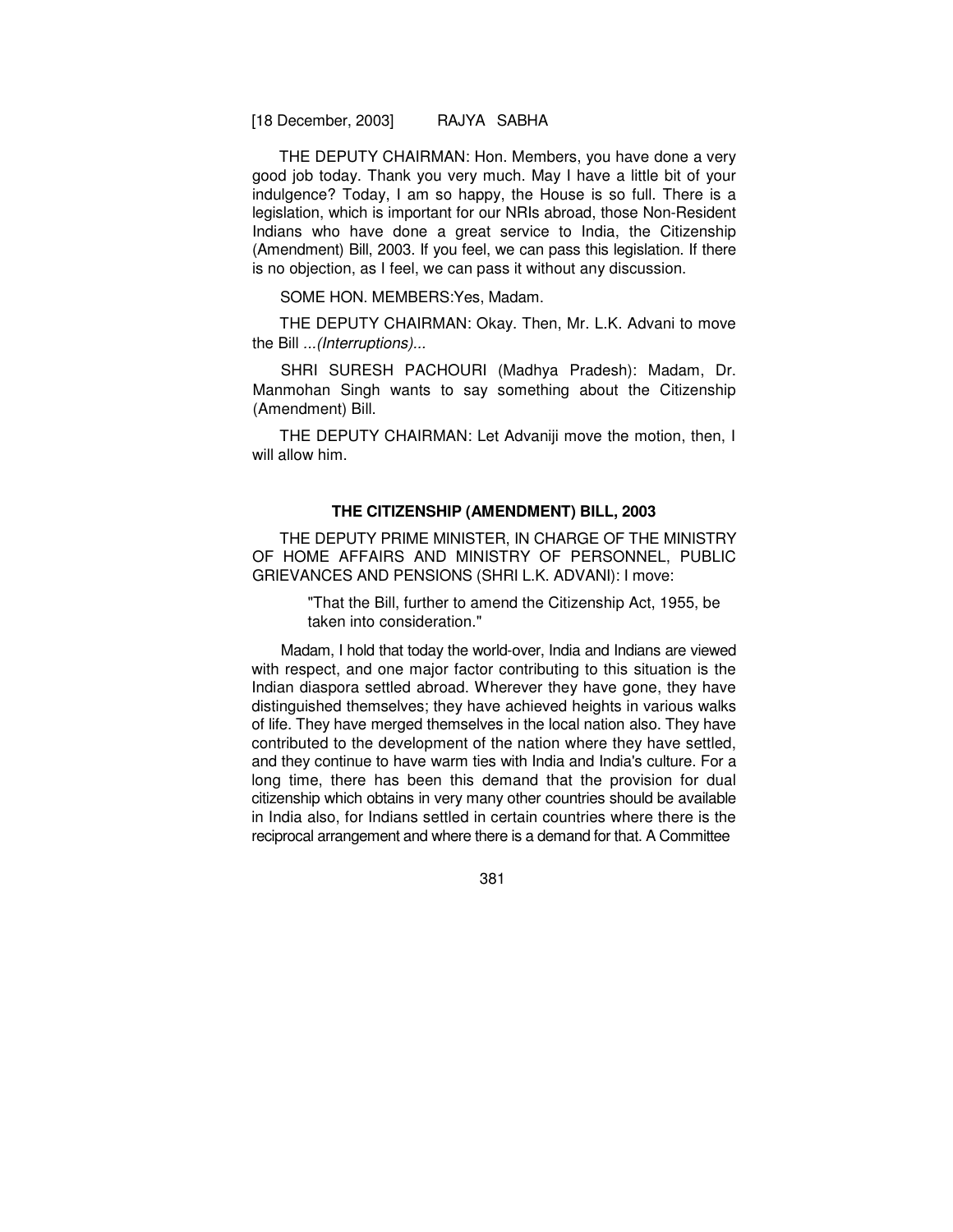was constituted under Dr. L.M. Singhvi which examined the whole thing. That Committee was also comprised of all political parties, and it made a unanimous recommendation that this should be done. And they made a unanimous recommendation that this should be done. They also suggested that in order to bring the diaspora closer to themselves and to India, a Pravasi Bharatiya Diwas should be organised every year. Early this year, in January, it was organised. It is due again on the 9th and 10th of January next year. It is, therefore, that it was felt that before this Pravasi Bharatiya Diwas is observed a second time, Parliament should implement the recommendation of this committee and that proposal, therefore, was enacted into a Bill and sent to the Standing Committee, headed by Shri Pranab Mukherjee. The Standing Committee has examined that, endorsed the basic provisions but give certain suggestions as amendments, which amendments also have been substantially incorporated in the Bill that I have just now moved. And I hope that it would receive the unanimous support of the House. With these words, I move that the Citizenship (Amendment) Bill, 2003 be taken into consideration. Thank you, Madam.

### The question was proposed.

THE DEPUTY CHAIRMAN: Dr. Manmohan Singh, do you want to say something?

THE LEADER OF THE OPPOSITION (DR. MANMOHAN SINGH): Madam, I join the hon. Deputy Prime Minister in paying our tribute to the great sense of creativity of Indian diaspora. They have proved, if any proof was needed, that given suitable opportunities, we Indians are second to none. Their knowledge, their wealth, their experience and expertise is a great national reservoir which can be tapped for the benefit of our country. Therefore, we are fully in support of measures to strengthen the emotional link between our country and members of the Indian diaspora.

Indeed, the first steps in this context were taken when our Government was in office in 1995. If I remember correctly, Dr. Singhvi was then the Indian High Commissioner, and I am very happy that those initial efforts have fructified in the form of a Bill, which confers the right of overseas citizenship on people of Indian origin in specified countries. We are fully in support of this measure.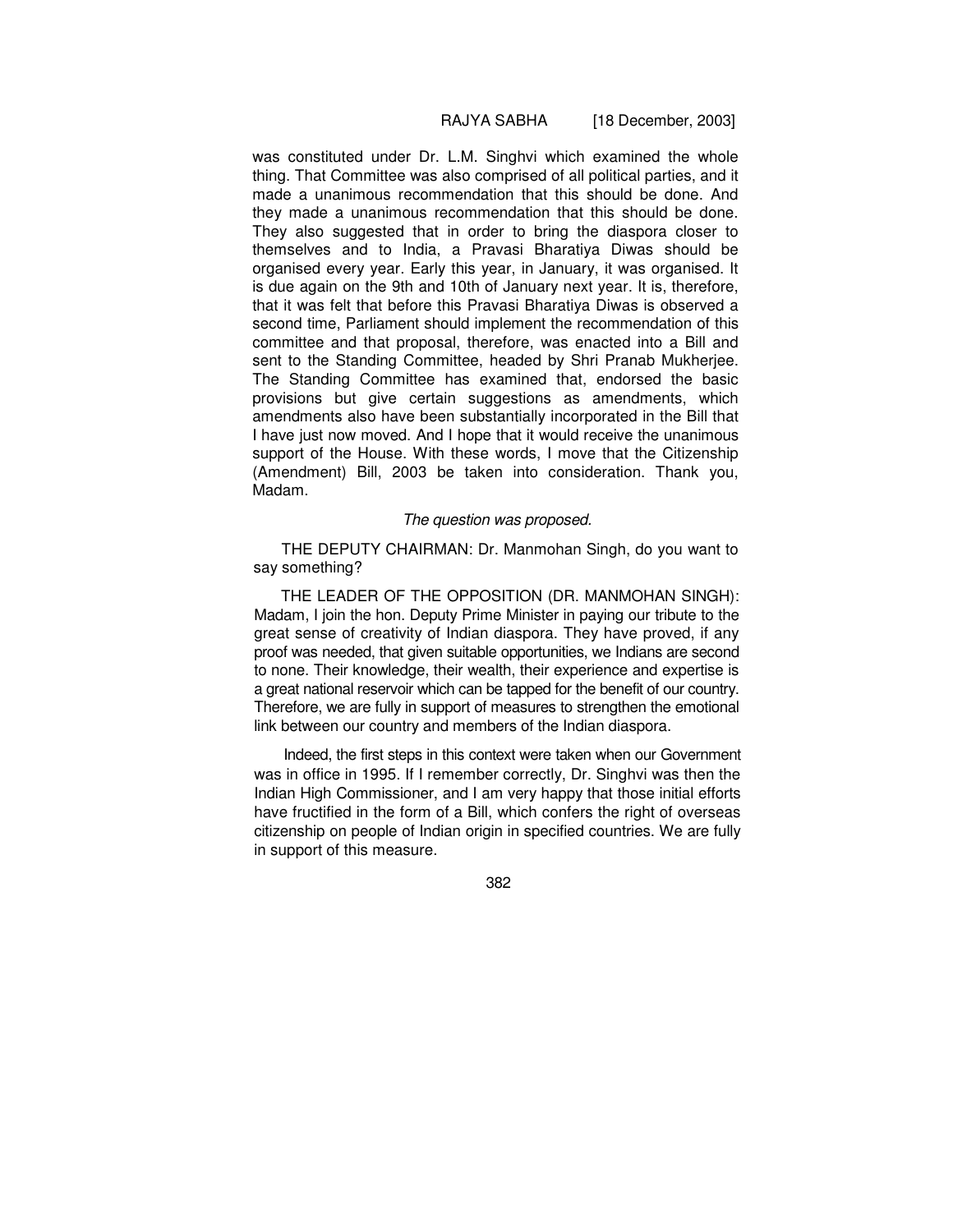While I am on this subject, Madam, I would like to say something, about the treatment of refugees. After the partition of our country, the minorities in countries like Bangladesh, have faced persecution, and it is our moral obligation that if circumstances force people, these unfortunate people, to seek refuge in our country, our approach to granting citizenship to these unfortunate persons should be more liberal. I sincerely hope that the hon. Deputy Prime Minister will bear this in mind in charting out the future course of action with regard to the Citizenship Act.

THE DEPUTY CHAIRMAN: Mr. Advani, the minorities in Pakistan are also suffering. They have to be taken care of too.

SHRI L.K. ADVANI: Madam, I fully endorse that view.

SHRISHANKAR ROY CHOWDHURY(West Bengal): Madam, I wish to speak on this.

THE DEPUTY CHAIRMAN: Nobody is speaking on this. Even Dr. L.M. Singhvi, who was heading this committee, has withdrawn his name.

AN HON. MEMBER: Madam, since he has done so much for the country, he should be allowed to speak.

SHRI SHANKAR ROY CHOWDHURY: Madam, with your indulgence, I would like to convey further what Dr. Manmohan Singh has spoken about refugees. And it is an issue I had taken up with the hon. Deputy Prime Minister. From Bangladesh, we are getting a wide variety of people who are entering into our country illegally, all of them. Some are economic migrants whom you see all over the country, be it Mumbai, Delhi or Calcutta. Some are infiltrators, terrorists. But a large number of them are religious minorities facing persecution, Chakmas, Hindus, Buddhists, many of them. I urge the Government again, through you, Madam  $-$  I earnestly urge the Government  $-$  minorities fleeing Bangladesh for the fear of persecution should be given citizenship and should be treated in a supportive and kind manner.Thank you very much.

SHRI L.K. ADVANI: Madam, I have taken note of what the Leader of the Opposition and Shri Shankar Roy Chowdhury have said, and I am fully in agreement with the views that they have expressed. Very often, in the past, we have faced this kind of situation when we have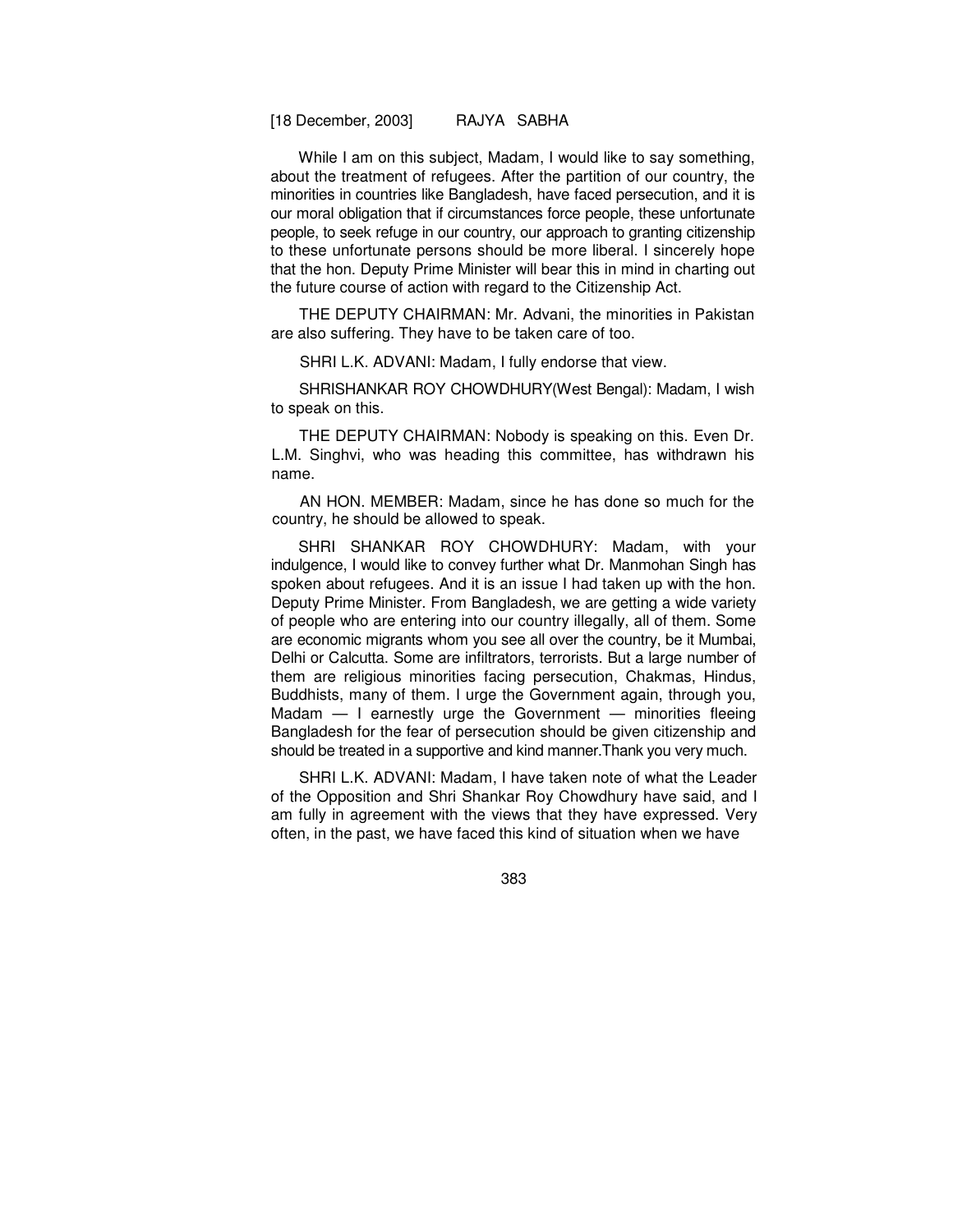## RAJYA SABHA [18 December, 2003]

adopted and approach of that kind. There were various kinds of allegations made that 'you are making discrimination between this and that' which we do not propose to do. We always say that a person who has to flee because of religious persecution is a refugee, bona fide refugee, and he cannot be regarded on par with the illegal immigrant who may have come for any reason, even for economic reasons. If he is an illegal immigrant, he is an illegal immigrant. So, I take note of what has been said and endorse it. मै समझता हूं कि यह एक महत्वपूर्ण प्रावधान हम कर रहे है जिसमें भारतवासी और भारतवंशी- दोनों किस प्रकार से सहयोग कर के भारत की उन्नति में योगदान कर सकते हैं और विश्वभर में भारत की प्रतिष्ठा को बढ़ा सकते हैं, इस दृष्टि से यह विधेयक सहायक होगा।

THE DEPUTY CHAIRMAN: I feel that this is a great moment for us to pass this legislation. It is a historic legislation which we are passing though at the fag end, and I thank the House for it. Now, I shall put the Motion moved by Shri L.K. Advani to vote. The question is:

> "That the Bill further to amend the Citizenship Act, 1955 be taken into consideration."

### The motion was adopted.

THE DEPUTY CHAIRMAN: Now, we shall take up clause-by-clause consideration of the Bill. There are two amendments by the Minister.

Clause 2 — Amendment of Section 2

SHRI L.K. ADVANI: Madam, I move:

1. That at page 2, for lines 11-13, the following be substituted, namely,—

'(ee) "overseas citizen of India" means a person who — is of Indian origin being a citizen of a specified country, or was a citizen of India immediately before becoming a citizen of a specified country,

and is registered as an overseas citizen of India by the Central Government-under sub-section (1) of Section 7A;';

2. That at page 2, for lines 15-16, the following be substituted, namely,—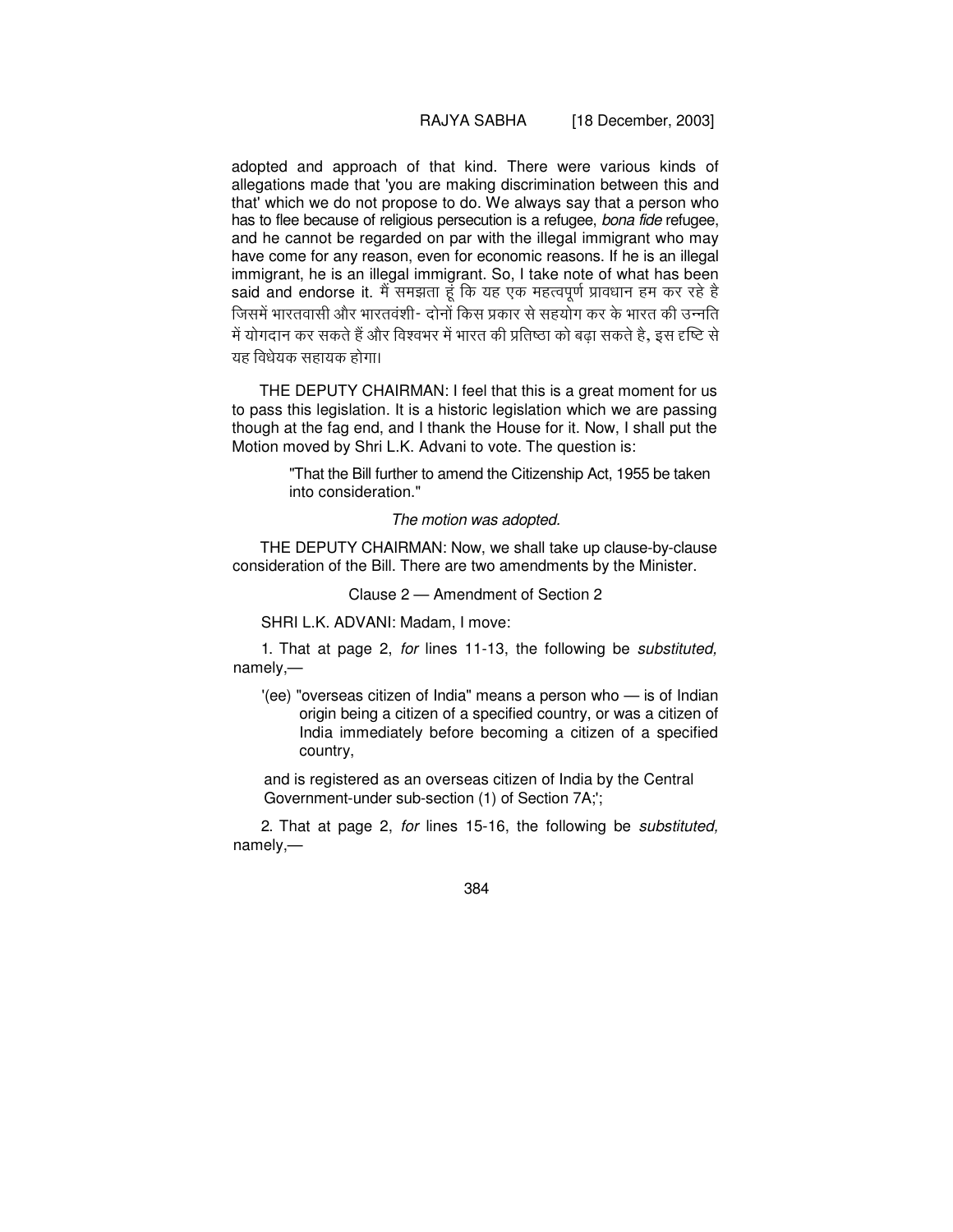'(gg) "specified country" means a country specified in the Fourth Schedule:

Provided that the Central Government may, by notification in the official Gazette, amend the said Schedule by way of addition or ommission of any entry therein:

Provided further that every notification issued under this clause shall, as soon as may be, after it is made, be laid before each House of Parliament;'.

The questions were put and the motions were adopted.

Clause 2, as amended, was added to the Bill.

Clause 3 was added to the Bill.

Clause 4 — Amendment of Section 4

THE DEPUTY CHAIRMAN: Clause 4. There is one amendment by the Minister.

SHRI L.K. ADVANI: Madam, I move:

3. That at page 3, for lines 35-38, the following be substituted, namely,—

"(1 A) A minor who is a citizen of India by virtue of this section and is also a citizen of any other country shall cease to be a citizen of India if he does not renounce the citizenship or nationality of another country within six months of attaining full age."

The question was put and the motion was adopted.

Clause 4, as amended, was added to the Bill.

Clauses 5 and 6 were added to the Bill.

Clause 7 — Insertion of heading and new Sections 7A, 7B, 7C and 7D

THE DEPUTY CHAIRMAN: Clause 7. There are three amendments by the Minister.

SHRI L.K. ADVANI: Madam, I move: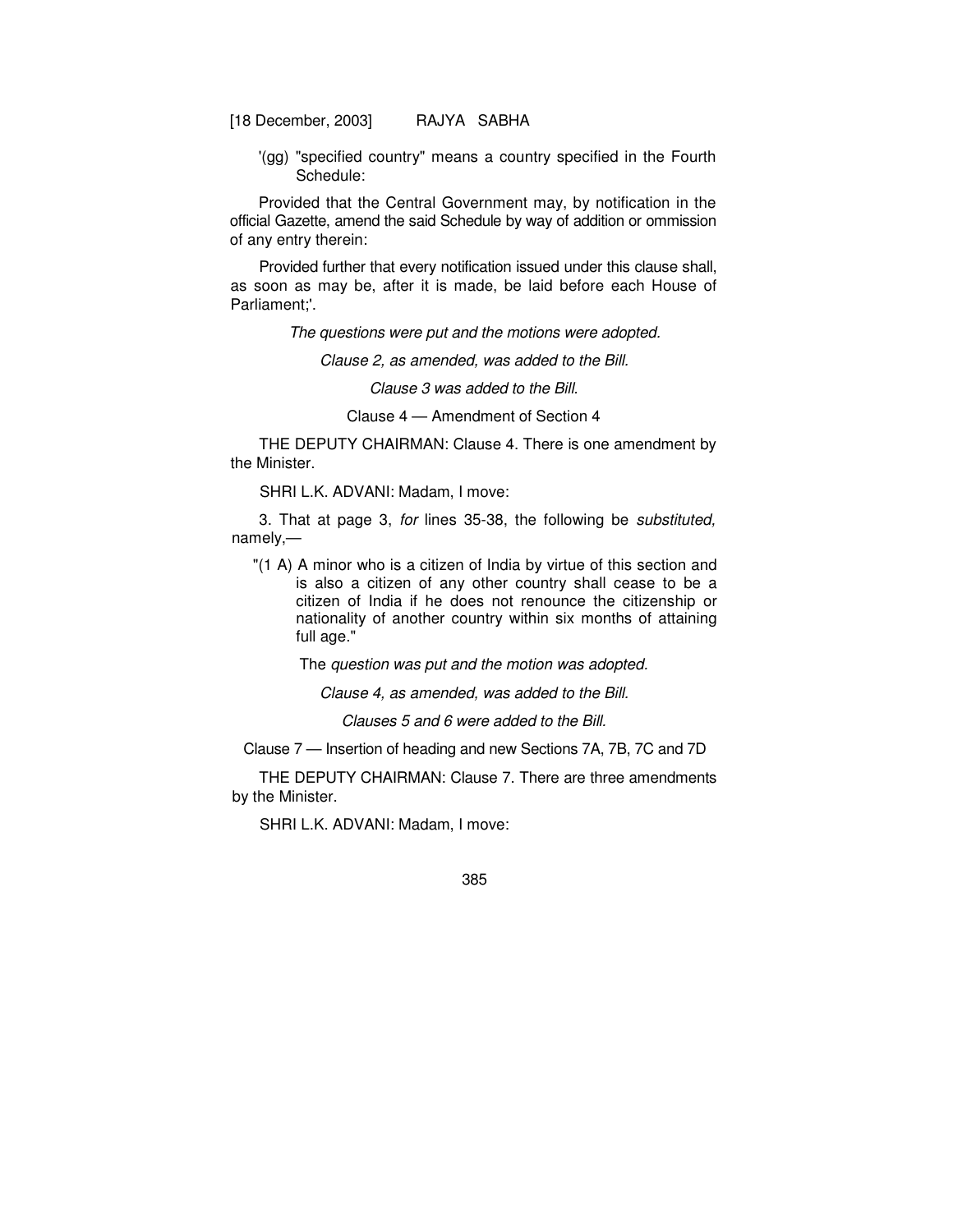4. That at page 4 lines 46-48 be deleted,

5.That at page 5, line 2, the words "on taking the oath of allegiance specified in the Second Schedule" be deleted.

6. That at page 6, lines 8-9, forthe words "shown himself by any Act -or speech to be disloyal or disaffected", the words "shown disaffection" be substituted.

The questions were put and the motions were adopted.

Clause 7, as amended, was added to the Bill.

Clause 8 was added to the Bill.

CLAUSE 9 — Amendment of Section 9

THE DEPUTY CHAIRMAN: Clause 9. There is one amendment by the Minister.

SHRI L.K. ADVANI: Madam, I move:

7. That at page 6, for clause 9, the following be *substituted*, namely,—

"9. In section 9 of the principal Act, in sub-section (2), for the word "person", the words "citizen of India" shall be substituted.

The question was put and the motion was adopted.

Clause 9, as amended, was added to the Bill.

Clause 10 and 11 were added to the Bill.

CLAUSE 12 -— Insertion of new Section 14A.

THE DEPUTY CHAIRMAN: Clause 12.There are two amendments by the Minister.

SHRI L.K. ADVANI: Madam, I move:

8. That at page 6, for lines 45-46, the following be substituted, namely,—

"(2) The Central Government may maintain a National Register of India Citizens and for that purpose establish a National Registration Authority.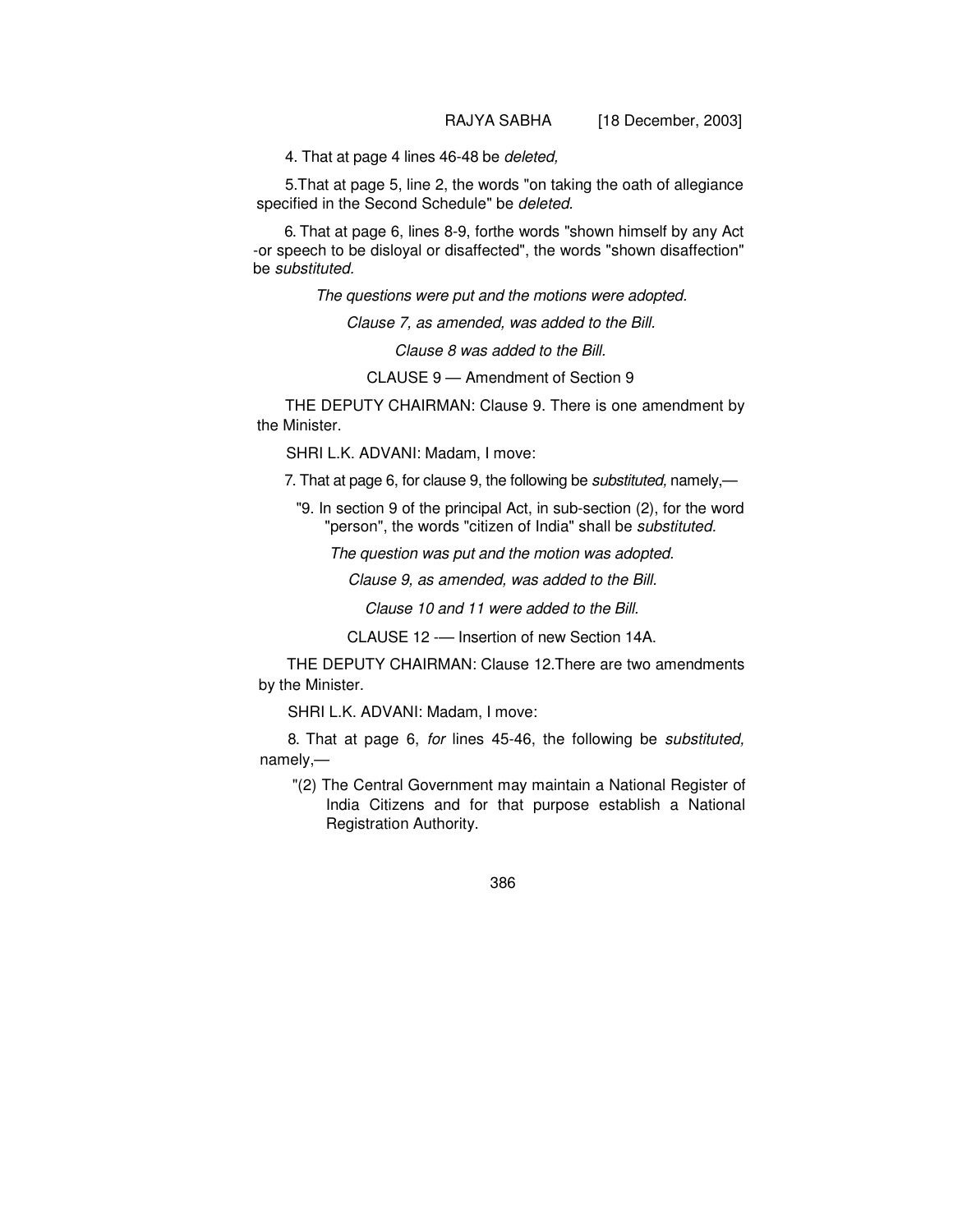(3) On and from the date of commencement of the Citizenship (Amendment) Act, 2003, the Registrar General, India, appointed under sub-section (1) of section 3 of the Registration of Births and Deaths Act, 1969 shall act as the National Registration Authority and he shall function as the Registrar General of Citizen Registration.

The Central Government may appoint such other officers and staff as may be, required to assist the Registrar General of Citizen Registration in discharging his functions and responsibilities.

The procedure to be followed in compulsory registration of the citizens of India shall be such as may be prescribed."

9. That at page 7, lines 1 -3 be deleted.

The questions were put and the motions were adopted.

Clause 12, as amended, was added to the Bill.

THE DEPUTY CHAIRMAN: In Clause 13, there is one amendment by the hon. Minister.

CLAUSE 13 — Insertion of New Section 15A

SHRI L.K. ADVANI: Madam, I move:

10. That at page 7, after line 11, the following be inserted, namely,—

"Provided further than an application for a review of an order passed in terms of the provisions of section 14A shall be disposed of in the manner provided for in the procedure as may be laid down under clause(ia) of sub-section(2) of section 18."

The question was put and the motion was adopted.

Clause 13, as amended, was added to the Bill.

Clause 14 was added to the Bill.

THE DEPUTY CHAIRMAN: In Clause 15, there is one amendment by the hon. Minister.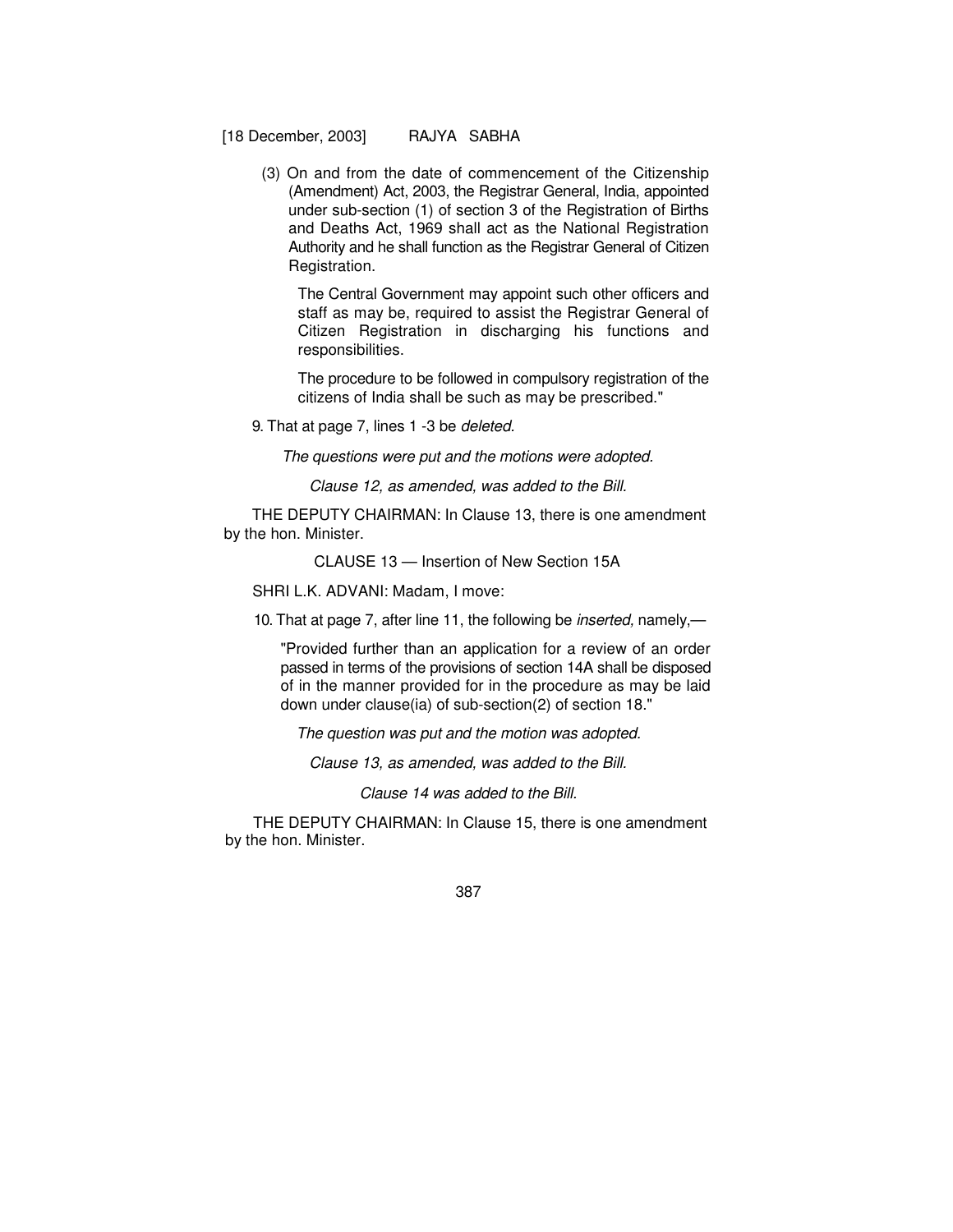CLAUSE 15 — Amendment of Section 18

SHRI L.K. ADVANI: Madam, I move:

11. That at page 7, for lines 25-29, the following be substituted, namely,—

"(ia) the procedure to be followed in compulsory registration of the citizens of India under sub-section (5) of section 14A;"

The question was put and the motion was adopted.

Clause 15, as amended, was added to the Bill.

Clause 16 was added to the Bill.

THE DEPUTY CHAIRMAN: In clause 17, there are three amendments by the hon. Minister.

CLAUSE 17 — Substitution of Second Schedule by a New Schedule

SHRI L.K. ADVANI: Madam, I move:

12. That at page 7, line 39 for the brackets, words and figures "[See section 5(2), 6(2) and 7A(2)]", the brackets, words and figures "[See sections 5(2) and 6(2)]" be *substituted*.

13. That at page 7, line 41, be deleted.

14. That at page 8, lines 1-4, be deleted.

The questions were put and the motions were adopted.

Clause 17, as amended, was added to the Bill.

Clause 18 was added to the Bill.

THE DEPUTY CHAIRMAN: In clause 19, there is one amendment by the hon. Minister.

CLAUSE 19 — Insertion of New Fourth Schedule

SHRI L.K. ADVANI: Madam, I move:

15. That at page 8, for lines 24-31, the following be substituted, - namely,—

"1. Australia

Canada